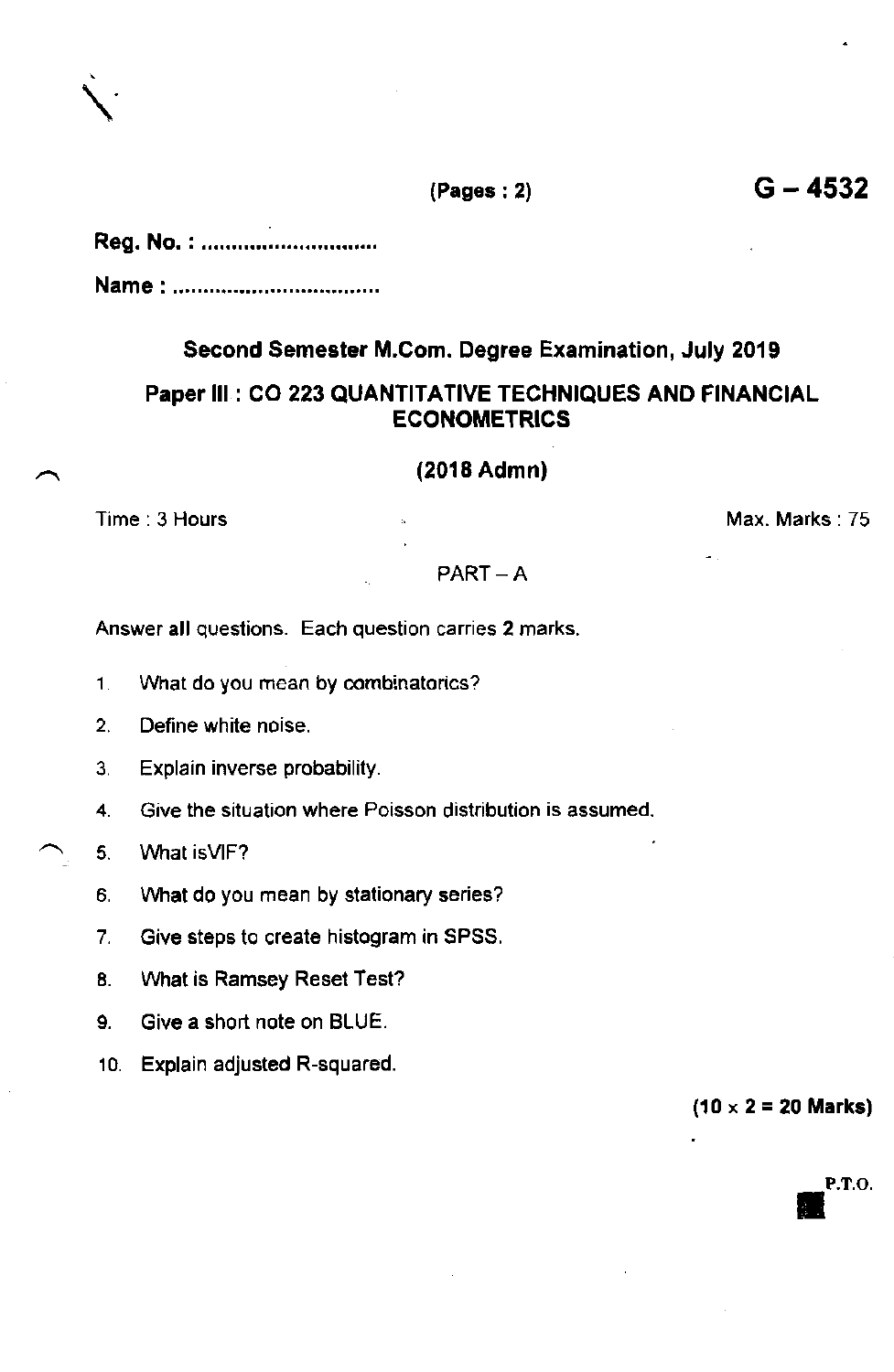### $PART - B$

Answer any five questions. Each question carries 5 marks.

- 11. Explain the significance of correlation analysis.
- 12. Describe various events used in probability theory.
- 13. Explain the steps in regression analysis.
- 14. Briefly describe 7 classical assumptions of OLS regression method.
- 15. Explain different types of unit root tests.
- '16. From a pack of cards, three cards are drawn at random. Find the probability that each card is from different suit.
- 17. Use the data below, showing a summary of highway gas mileage for several observations, to decide if the average highway gas mileage is the same for midsize cars, SUV'S, and pickup trucks. Test the appropriate hypotheses at the  $\alpha$  = 0.01 level.

|                  |  | n Mean Std. Dev. |
|------------------|--|------------------|
| Midsize 31 25.8  |  | 2.56             |
| SUV's 31 22.68   |  | 3.67             |
| Pickups 14 21.29 |  | 2.76             |

'18. For a certain type of computers, the length of time between charges of the baftery is normally distributed with a mean of 50 hours and a standard deviation of 15 hours. John owns one of these compulers and wants to know the probability that the length of time will be between 50 and 70 hours.

 $(5 \times 5 = 25$  Marks)

<sup>G</sup>- 4532

ffi

### $PART - C$

Answer any two of the following questions. Each question carries 15 marks.

- 19. Write a note on :
	- (a) Autocorrelation
	- (b) Multicollinearity
	- (c) Heteroskedasticity